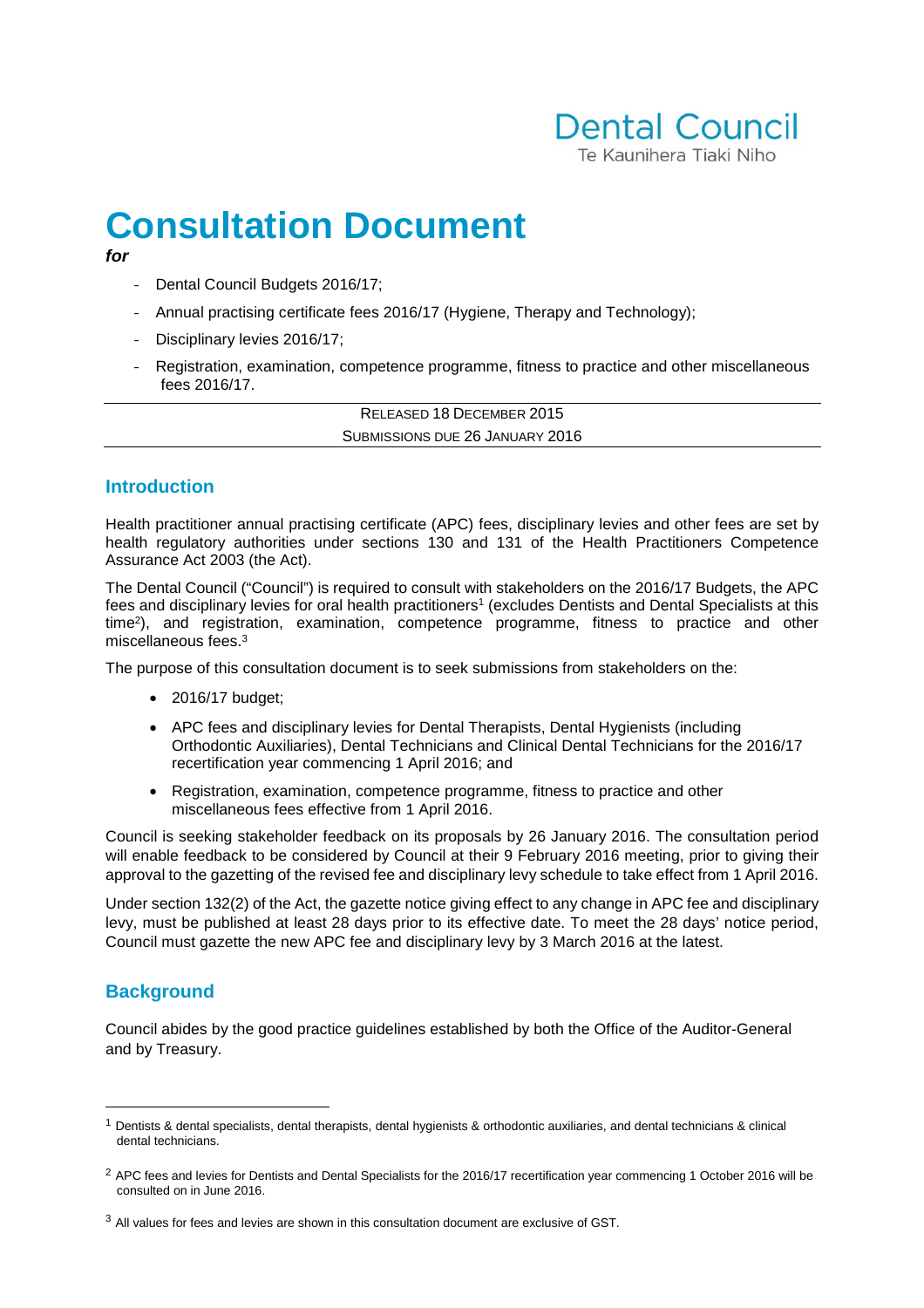Council is committed to ensuring that it operates in a cost effective manner and strives to maintain a balance between ensuring the efficient and effective discharge of its public safety obligations and practitioner affordability. Council is committed to 'user pays' and full cost recovery principles to ensure as far as practicable no subsidisation or cross-subsidisation occurs.

# **2016/17 Budget**

During 2015 the Dental Council has focussed on developing its 5 year Strategic Plan that identifies the key strategic priorities. The 2016/17 budget at Council level reflects the first year of investment in resources to meet the following strategic priorities.

- Standards Complete and embed standards of clinical competence, cultural competence and ethical conduct;
- Engagement to grow understanding of, and engagement with, the Dental Council;
- Lifelong Practitioner Competence Introduce an effective, quality assured framework for ensuring ongoing practitioner competence;
- A Capable Organisation to ensure we have the appropriate policies, systems and resources to deliver our functions - smarter, more consistently, and in accordance with our principles and values; and
- Governance review and refresh our governance model.

Note: Key budget numbers are cross referenced in the budget tables as follows:



The following 2016/17 draft budgets were approved by Council on 7 December 2015 for stakeholder consultation. In 2016/17 the Council is budgeting a deficit by drawing down on reserves built up in prior years. The budget consists of total income of \$3,541,658 less total expenditure of \$3,877,800 resulting in a budgeted deficit of \$336,142.

| Dental Council Draft Budget 2016/17 4    | <b>Council</b><br><b>Activity</b> | <b>Profession</b><br><b>Activity</b> | <b>Total</b> |
|------------------------------------------|-----------------------------------|--------------------------------------|--------------|
|                                          | \$                                | \$                                   | \$           |
| APC fees                                 | 3,083,433                         | (284, 403)                           | 2,799,030    |
| Disciplinary levies                      | 0                                 | 84,212                               | 84,212       |
| <b>Total APC Fees and Levies revenue</b> | 3,083,433                         | (200, 191)                           | \$2,883,242  |
| Other income                             | 95,216                            | 563,200                              | 658,416      |
| <b>Total Income</b>                      | 3,178,649                         | 363,009                              | 3,541,658    |
| Less Expenditure                         | 3,185,600                         | 692,200                              | 3,877,800    |
| <b>Net Deficit</b>                       | (6,951)                           | (329, 191)                           | (336, 142)   |
|                                          |                                   | B                                    |              |

## **Council and Profession Activities**

 $\overline{a}$ 

C

<sup>&</sup>lt;sup>4</sup> Where APC fee and disciplinary levy revenue is shown as a negative value (i.e. in brackets) within this consultation document, this represents a refund of either surplus operational or surplus disciplinary reserves held above defined minimum levels, set for each profession in accordance with Council's Level of Reserves policy.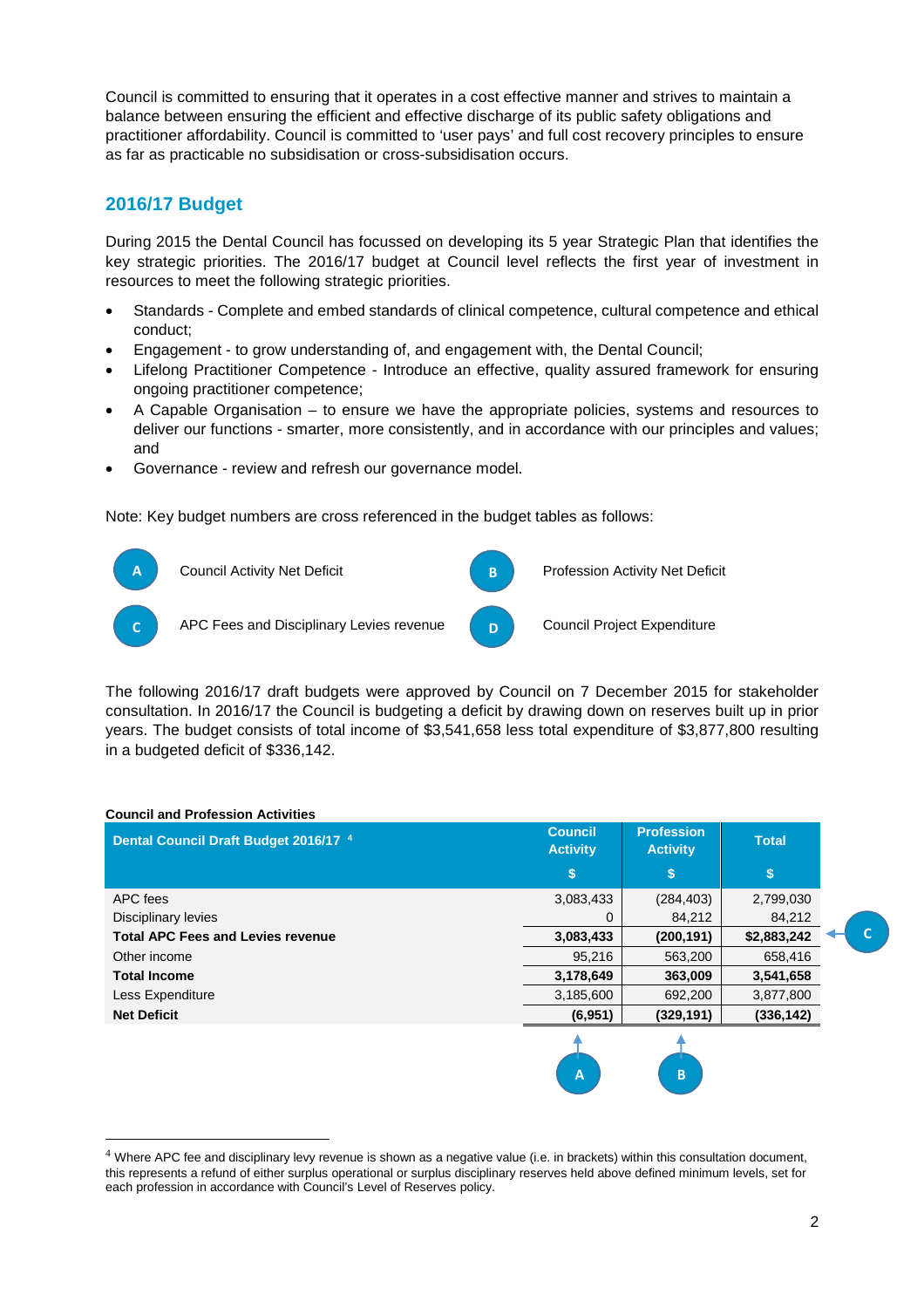The 2016/17 expenditure budget takes into account any carry-over of budgeted expenditure from 2015/16 (primarily at Council activity level) which has arisen due to changes in the phasing and timing of projects from the original plan.

| <b>Profession Activity</b>                    |                 |                   |                   |                    |              |
|-----------------------------------------------|-----------------|-------------------|-------------------|--------------------|--------------|
| <b>Dental Council Draft Budget</b><br>2016/17 | <b>Dentists</b> | <b>Therapists</b> | <b>Hygienists</b> | <b>Technicians</b> | <b>Total</b> |
|                                               | \$              | \$                | \$                | \$                 | \$           |
| APC fees                                      | (138,303)       | (16, 304)         | (72, 341)         | (57, 455)          | (284, 403)   |
| Disciplinary levies                           | 147.289         | (30, 721)         | (23, 420)         | (8,936)            | 84,212       |
| <b>Total APC Fees and Levies</b><br>revenue   | 8,986           | (47, 025)         | (95, 761)         | (66, 391)          | (200, 191)   |
| Other income                                  | 413,900         | 50,000            | 68,700            | 30,600             | 563,200      |
| <b>Total Income</b>                           | 422.886         | 2,975             | (27,061)          | (35, 791)          | 363,009      |
| Less Expenditure                              | 564.700         | 52,300            | 45.300            | 29,900             | 692,200      |
| <b>Net Deficit</b>                            | (141,814)       | (49, 325)         | (72, 361)         | (65, 691)          | (329,191)    |

Each year APC fees and disciplinary levies are set to fully recover the costs of the Dental Council operations both at Council and at profession level.

Each profession contributes APC fee revenue towards Council costs on a workflow activity basis with the balance of APC revenue being attributed to the profession to which it relates. Disciplinary levy revenue is attributed wholly to the profession upon which the levy is imposed.

APC fees and disciplinary levies are also adjusted for the purposes of maintaining profession operational and disciplinary reserves. At profession level it provides a buffer against unforeseen operational expenditure (e.g. Competence Reviews) and unforeseen disciplinary expenditure for Professional Conduct Committees (PCCs) and Health Practitioners Disciplinary Tribunal (HPDT) hearings and appeals.

| <b>Capital Expenditure</b>          |         |
|-------------------------------------|---------|
| Dental Council Draft Budget 2016/17 |         |
| <b>Capital Expenditure</b>          | 425,000 |

Each practitioner's APC fee also includes a portion for funding Council's capital replacement reserve to meet its capital expenditure budget. This portion is standard across all professions and is proposed at \$55.64 per practitioner in 2016/17. The major item of capital expenditure proposed in 2016/17 is \$345,000 for a replacement registration data base system and an on-line recertification facility.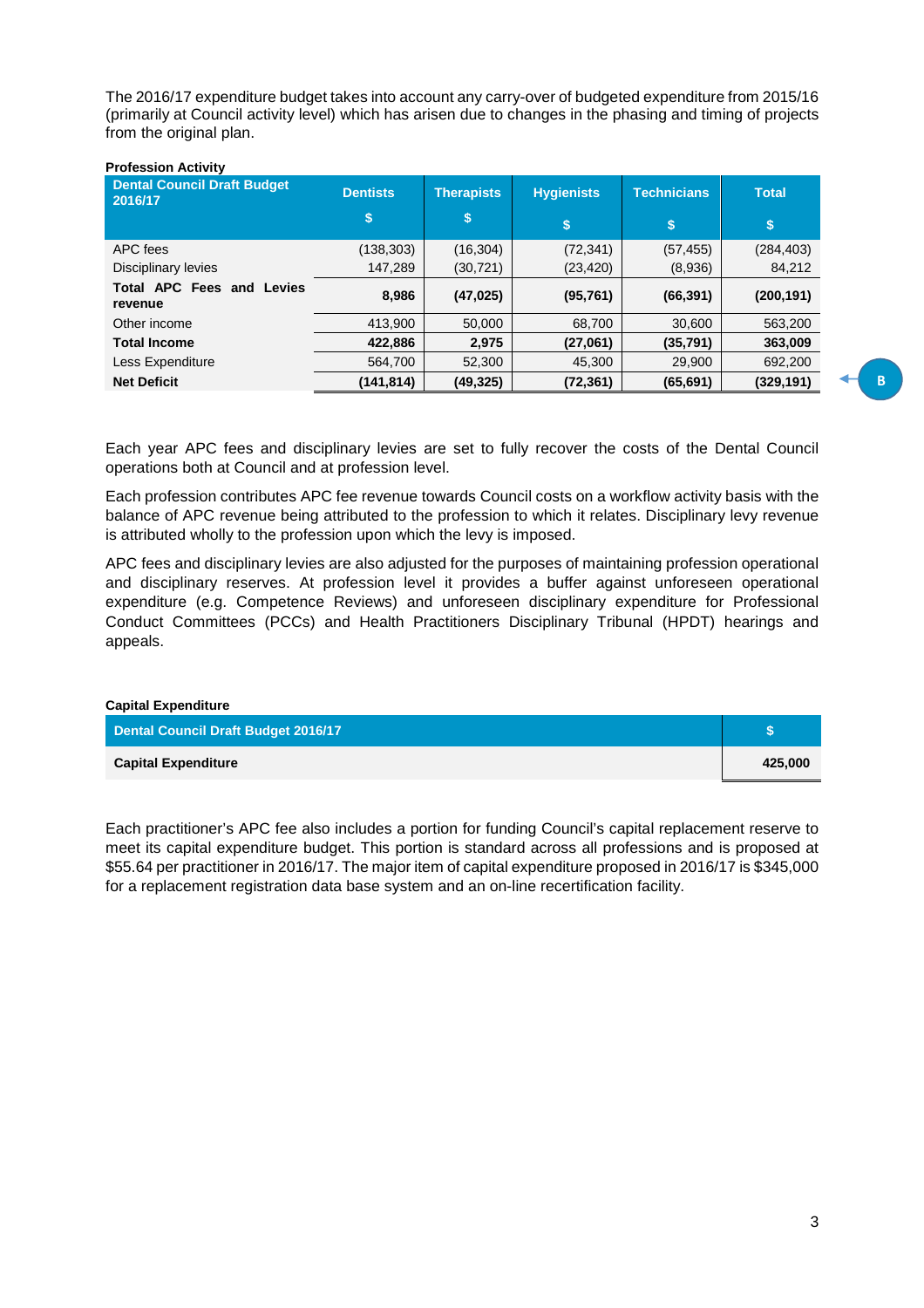**Council's 2016/17 budgets are further analysed below by Council and Profession Activity.** 

| <b>Council Activity</b>                                                                                                                                         |           |
|-----------------------------------------------------------------------------------------------------------------------------------------------------------------|-----------|
| <b>Dental Council Draft Budget 2016/17</b>                                                                                                                      | \$        |
| APC Fees (to fund net Council expenditure less depreciation)                                                                                                    | 2,872,384 |
| APC Fees (to fund the capital replacement reserve)                                                                                                              | 211,049   |
| <b>Total APC Fees Income</b>                                                                                                                                    | 3,083,433 |
| Other Income (primarily interest on term deposits)                                                                                                              | 95,216    |
| <b>Total Income</b>                                                                                                                                             | 3,178,649 |
|                                                                                                                                                                 |           |
| <b>Expenditure</b>                                                                                                                                              |           |
| General Administration Expenditure (Secretariat)                                                                                                                | 2,100,600 |
| Depreciation Administration Expense                                                                                                                             | 218,000   |
| Council Project Expenditure (refer analysis below)<br>D                                                                                                         | 867,000   |
| <b>Total Expenditure</b>                                                                                                                                        | 3,185,600 |
|                                                                                                                                                                 |           |
| <b>Net Deficit from Council activity</b>                                                                                                                        | (6,951)   |
| The deficit at Council level of \$6,951 relates to: APC Fee revenue to fund capital expenditure \$211,049<br>less \$218,000 for depreciation of capital assets. |           |

#### **Council Project Expenditure**

| <b>Dental Council Draft Budget 2016/17</b>    | \$      |
|-----------------------------------------------|---------|
| Council                                       | 200,100 |
| Finance and Risk Management                   | 39,200  |
| Information Technology                        | 118,400 |
| Liaison                                       | 106,800 |
| Strategic and Operational Planning            | 42,000  |
| <b>Standards</b>                              | 146,600 |
| Policy                                        | 35,000  |
| Communications                                | 51,900  |
| <b>Workforce Data</b>                         | 6,500   |
| Contingency                                   | 10,000  |
| <b>Education and Accreditation</b>            | 60,100  |
| <b>Recertification</b>                        | 50,400  |
| <b>Total Council Project Expenditure</b><br>D | 867,000 |

Council income (excluding APC fees) and expenditure is attributed to all oral health professions. Expenditure includes:

- Administrative costs of the secretariat (staff salaries, office rental, insurances, office costs etc.);
- Council member fees and meeting costs;
- Information technology maintenance;
- Liaison with local and overseas professional bodies, regulatory authorities, and accreditation agencies;
- Strategic and operational planning;
- Standing committee costs including Audit and Risk Management committee, Continuing Professional Development Advisory committees, Joint Accreditation Committee and other Council committees (e.g. Standard Review Committee) established from time to time;
- Standards development and review (practice standards); and
- Verification of international prescribed qualifications.

A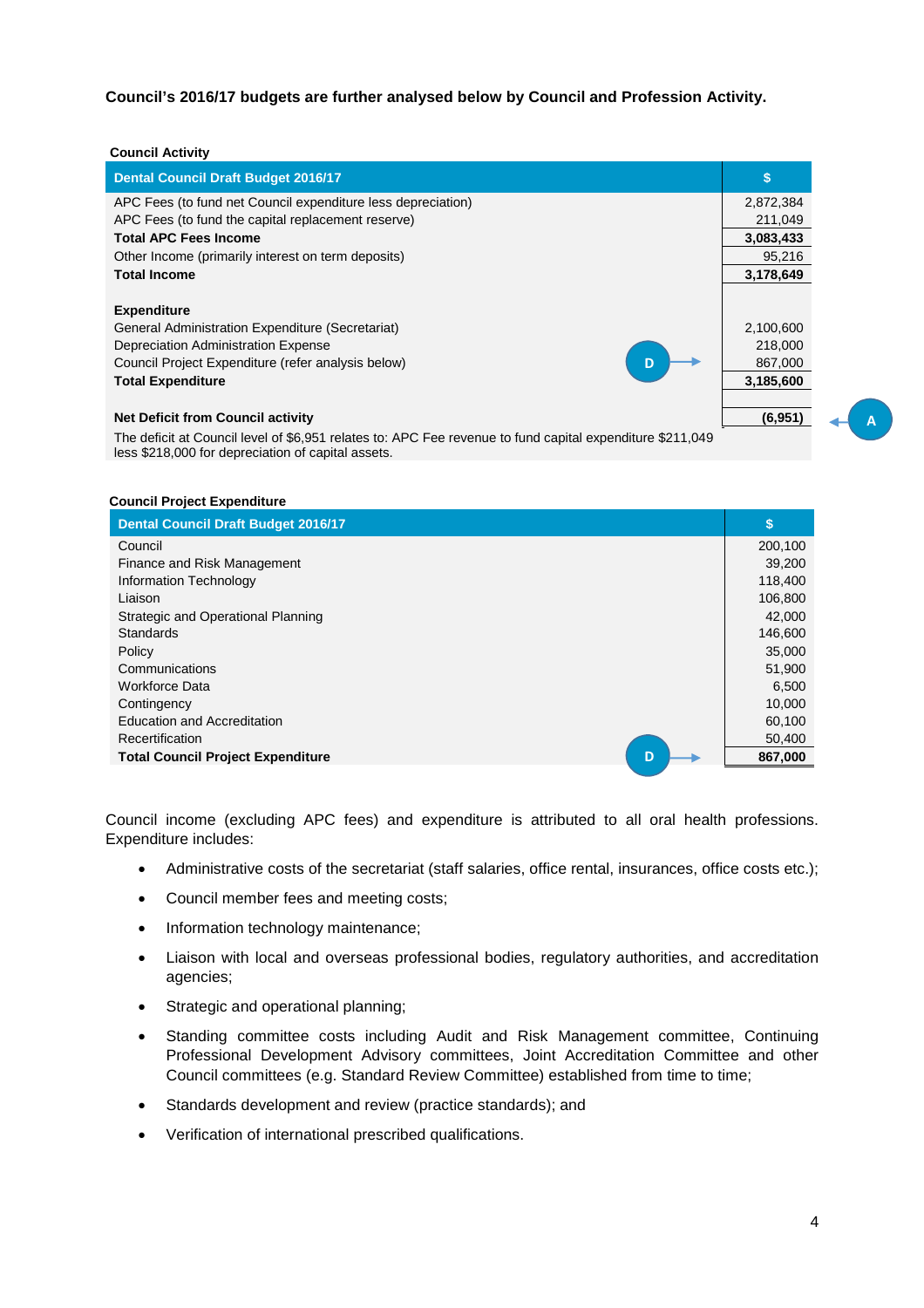#### **Profession Activity – Income and Expenditure Analysis**

| <b>Dental Council Draft Budget 2016/17</b>                                                                                  | <b>Dentists</b> | <b>Therapists</b> | <b>Hygienists</b> | <b>Technicians</b> | <b>Total</b> |
|-----------------------------------------------------------------------------------------------------------------------------|-----------------|-------------------|-------------------|--------------------|--------------|
| <b>Operational Activity</b>                                                                                                 | \$              | \$                | \$                | \$                 | \$           |
| <b>Income</b>                                                                                                               |                 |                   |                   |                    |              |
| <b>Registration Fees</b>                                                                                                    | 164,000         | 28,900            | 45,200            | 23,200             | 261,300      |
| <b>Examination Fees</b>                                                                                                     | 103,500         | 15,600            | 15,600            |                    | 134,700      |
| Accreditation and Course Approval Fees                                                                                      | 35,000          |                   |                   |                    | 35,000       |
| <b>Practitioner Programme Contributions</b>                                                                                 | 50,800          |                   |                   |                    | 50,800       |
| Retention on Register Fees                                                                                                  | 51,900          | 4,400             | 6,400             | 6,400              | 69,100       |
| Other Income                                                                                                                | 8,700           | 1,100             | 1,500             | 1,000              | 12,300       |
| <b>Total Operational Income</b>                                                                                             | 413,900         | 50,000            | 68,700            | 30,600             | 563,200      |
|                                                                                                                             |                 |                   |                   |                    |              |
| <b>Expenditure</b>                                                                                                          |                 |                   |                   |                    |              |
| Liaison                                                                                                                     | 5,100           | 2,400             | 4,100             | 2,600              | 14,200       |
| Scopes of Practise                                                                                                          | 18,500          | 3,100             | 3,100             |                    | 24,700       |
| <b>Education And Accreditation</b>                                                                                          | 30,000          | 1,200             | 1,200             |                    | 32,400       |
| Examinations                                                                                                                | 45,000          | 6,400             | 6,500             |                    | 57,900       |
| Registration                                                                                                                | 7,000           | 1,900             | 2,800             | 1,500              | 13,200       |
| Complaints                                                                                                                  | 96,400          | 10,200            | 2,000             | 6,100              | 114,700      |
| Recertification                                                                                                             | 58,000          | 14,300            | 12,400            | 8,900              | 93,600       |
| <b>Fitness to Practise</b>                                                                                                  | 8,400           |                   | 1,000             |                    | 9,400        |
| Competence                                                                                                                  | 167,900         | 9,900             | 3,600             | 3,600              | 185,000      |
| <b>Discipline Administration Recovery</b>                                                                                   | (100,000)       | (5,000)           | (5,000)           | (5,000)            | (115,000)    |
| <b>Total Operational Expenditure</b>                                                                                        | 336,300         | 44,400            | 31,700            | 17,700             | 430,100      |
| Net Surplus from Profession Operational                                                                                     |                 |                   |                   |                    |              |
| <b>Activities (before APC Fees)</b>                                                                                         | 77,600          | 5,600             | 37,000            | 12,900             | 133,100      |
| APC fees                                                                                                                    | (138, 303)      | (16, 304)         | (72, 341)         | (57, 455)          | (284, 403)   |
| Net Deficit from Profession Operational<br><b>Activities after APC Fees</b>                                                 | (60, 703)       | (10, 704)         | (35, 341)         | (44, 555)          | (\$151,303)  |
| <b>Disciplinary Activity</b>                                                                                                | \$              | \$                | \$                | \$                 | \$           |
| <b>Income</b><br>Disciplinary levies                                                                                        | 147,289         | (30, 721)         | (23, 420)         | (8,936)            | 84,212       |
| <b>Expenditure</b><br>Disciplinary Expenditure (net of PCC and<br>HPDT cost recoveries and fines)                           | 228,400         | 7,900             | 13,600            | 12,200             | 262,100      |
| Net Deficit from Profession Disciplinary<br><b>Activities</b>                                                               | (81, 111)       | (38, 621)         | (37, 020)         | (21, 136)          | (177, 888)   |
| <b>Deficit</b><br><b>Net</b><br><b>Profession</b><br><b>Total</b><br>from<br><b>Operational and Disciplinary Activities</b> | (141, 814)      | (49, 325)         | (72, 361)         | (65, 691)          | (329, 191)   |

The profession activity budgets reflect direct profession revenue and expenditure for both operational and disciplinary activities.

The profession operational APC fee revenue debits totaling \$284,403, are represented by total operational surpluses of \$133,100 (before APC fees) and total refunds of operational reserves of \$151,303, both of which have been taken into account when setting the proposed practitioner APC fees for 2016/17.

Practitioner disciplinary levies are based on budgeted net disciplinary expenditure plus or minus any adjustments required to disciplinary reserves.

The disciplinary reserves are set at levels to provide funding for an estimated number of disciplinary cases. Notwithstanding this, the number of discipline cases and the amount of disciplinary expenditure can vary significantly year on year.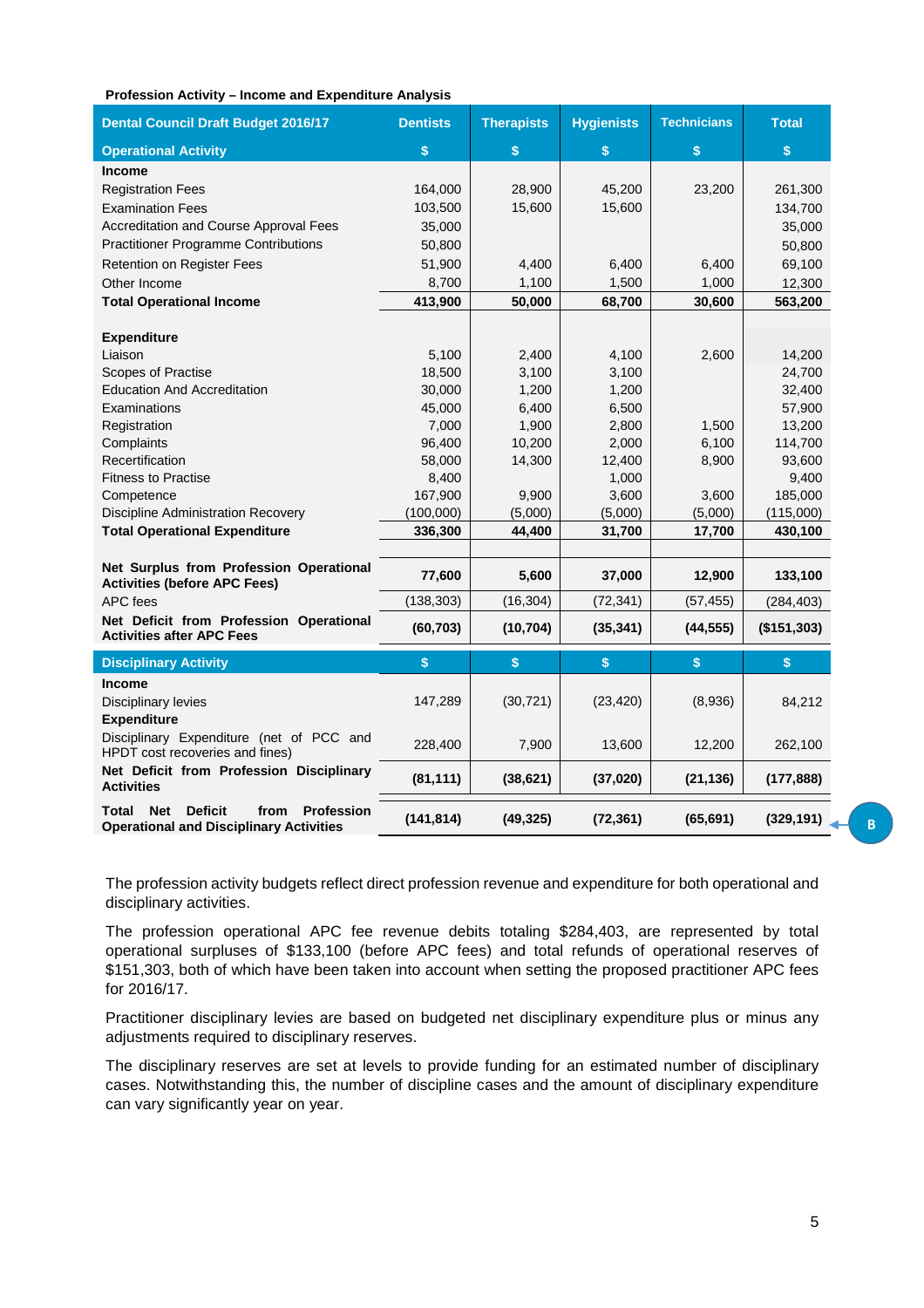#### **APC Fees and Disciplinary Levies Revenue – Profession Analysis**

| <b>Dental Council Draft Budget 2016/17</b>            | <b>Dentists</b> | <b>Therapists</b> | <b>Hygienists</b> | <b>Technicians</b> | <b>Total</b> |
|-------------------------------------------------------|-----------------|-------------------|-------------------|--------------------|--------------|
|                                                       | \$              | \$                | \$                | \$                 |              |
| APC Fees - Council Activity                           | 1,821,643       | 441,132           | 394.566           | 215,043            | 2,872,384    |
| APC Fees - Capital Expenditure                        | 125,194         | 36,946            | 30,325            | 18,584             | 211.049      |
| APC Fees - Profession Activity                        | (138,303)       | (16, 304)         | (72, 341)         | (57, 455)          | (284, 403)   |
| <b>Total APC Fees Revenue</b>                         | 1,808,534       | 461,774           | 352,550           | 176,172            | 2,799,030    |
| Disciplinary Levies - Revenue                         | 147,289         | (30, 721)         | (23, 420)         | (8,936)            | 84,212       |
| Total APC Fee and Disciplinary Levy<br><b>Revenue</b> | 1,955,823       | 431,053           | 329,130           | 167,236            | 2,883,242    |

The above table shows how each profession's total APC fee and disciplinary levy revenue is budgeted to be distributed in 2016/17.

# **Proposed 2016/17 APC Fees and Disciplinary Levies (GST exclusive)**

The respective APC fees and disciplinary levies vary across each oral health profession that Council administers. The level of APC fees and levies per practitioner depend on:

- the budgeted number of practitioners;
- each profession's share of budgeted Council costs;
- the capital expenditure budget:
- direct profession income and expenditure budgets; and
- minimum operational and disciplinary reserve levels set for each profession under Council's Level of Reserves policy.

The following tables set out the proposed 2016/17 APC fee and disciplinary levy for Dental Therapists, Dental Hygienists and Orthodontic Auxiliaries, Dental Technicians and Clinical Dental Technicians compared with 2014/15 and 2015/16:

| <b>Dental Therapists</b>   |         |         |                            |               |
|----------------------------|---------|---------|----------------------------|---------------|
| <b>Dental Therapists</b>   | 2014/15 | 2015/16 | <b>Proposed</b><br>2016/17 | <b>Change</b> |
| <b>APC Fees</b>            | 565.07  | 538.50  | 695.45                     | 156.95        |
| <b>Disciplinary Levies</b> | 94.26   | 24.44   | (46.27)                    | (70.71)       |
| Total (GST exclusive)      | 659.33  | 562.94  | 649.18                     | 86.24         |

Dental Therapists overall have a net increase in total fees and levies of \$86.24 in the 2016/17 year. The increase per practitioner of \$156.95 in the Dental Therapist APC fee in 2016/17 is made up of:

- ongoing expenditure relating to the proposal for an Oral Health Therapy scope of practice;
- competency review expenditure in the current financial year higher than expected;
- fewer surplus operational reserves available for refund in 2016/17 compared with 2015/16; and
- the profession's share of the investment in strategic priorities for 2016/17.

The decrease per practitioner of \$70.71 in the Dental Therapist disciplinary levy in 2016/17, reflects a low level of disciplinary expenditure in 2014 and 2015 enabling the refund of disciplinary reserves held in excess of minimum levels, as prescribed in Council's Level of Reserves policy.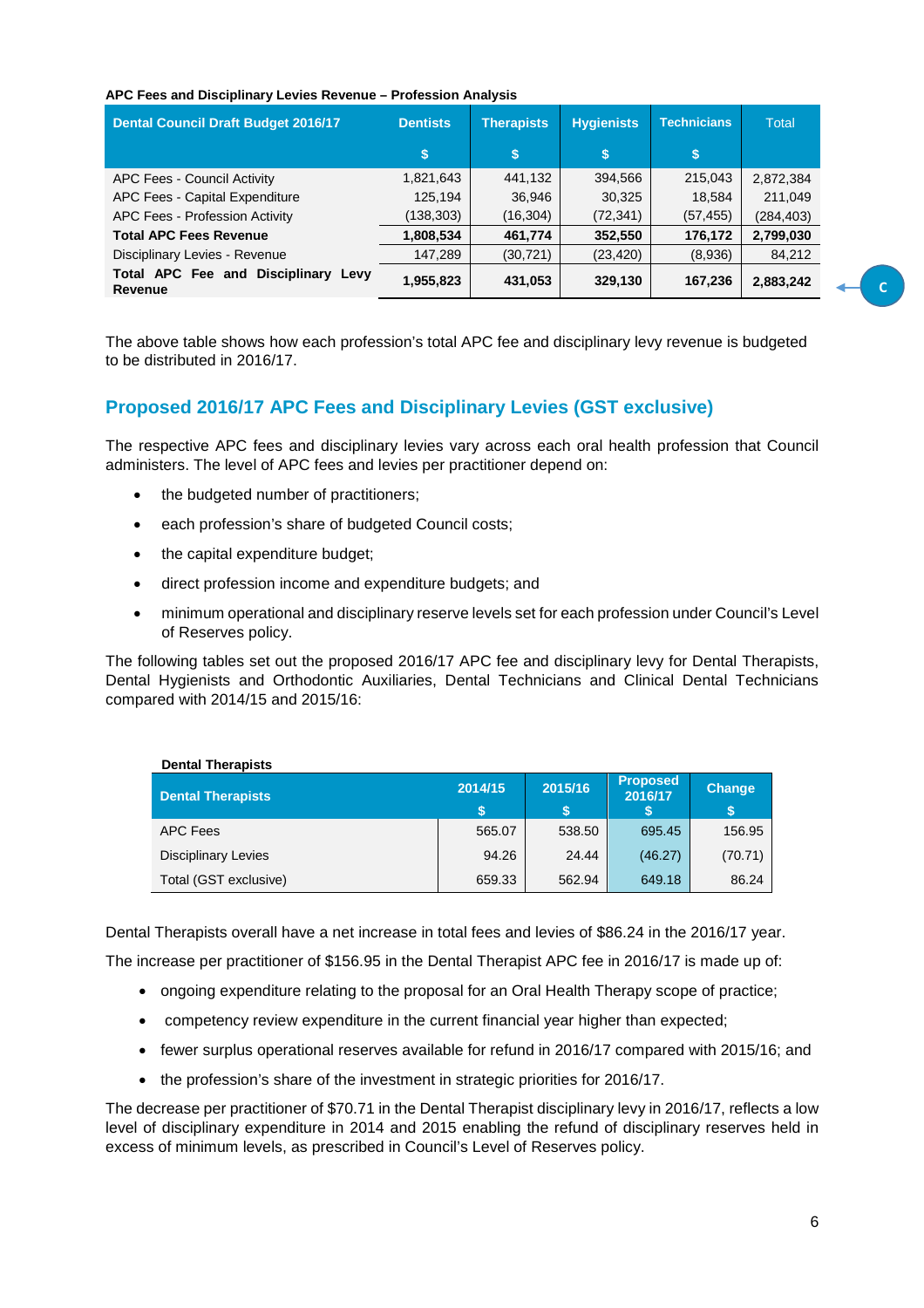#### **Dental Hygienists and Orthodontic Auxiliaries**

| <b>Dental Hygienists and Orthodontic</b><br><b>Auxiliaries</b> | 2014/15 | 2015/16 | <b>Proposed</b><br>2016/17 | <b>Change</b> |
|----------------------------------------------------------------|---------|---------|----------------------------|---------------|
| APC Fees                                                       | 517.26  | 585.67  | 646.88                     | 61.21         |
| <b>Disciplinary Levies</b>                                     | 64.54   | 31.00   | (42.97)                    | (73.97)       |
| Total (GST exclusive)                                          | 581.80  | 616.67  | 603.91                     | (12.76)       |

Dental Hygienists and Orthodontic Auxiliaries overall have a net decrease in fees and levies of \$12.76.

The increase per practitioner of \$61.21 in the Dental Hygienist APC fee in 2016/17 is made up of:

- ongoing expenditure relating to the proposal for an Oral Health Therapy scope of practice; and
- the profession's share of the investment in strategic priorities for 2016/17.

The decrease per practitioner of \$73.97 in the Dental Hygienist disciplinary levy in 2016/17 reflects a low level of disciplinary expenditure in 2014 and 2015, enabling the refund of disciplinary reserves held in excess of minimum levels, as prescribed in Council's Level of Reserves policy.

| <b>Dental Technicians and Clinical Dental</b><br>Technicians | 2014/15 | 2015/16 | <b>Proposed</b><br>2016/17 | <b>Change</b> |
|--------------------------------------------------------------|---------|---------|----------------------------|---------------|
| APC Fees                                                     | 524.81  | 575.89  | 527.46                     | (48.43)       |
| <b>Disciplinary Levies</b>                                   | 166.08  | 168.82  | (26.75)                    | (195.57)      |
| Total (GST exclusive)                                        | 690.89  | 744.71  | 500.71                     | (244.00)      |

# **Dental Technicians and Clinical Dental Technicians**

Dental Technicians and Clinical Dental Technicians have a net decrease in their overall APC fee and disciplinary levy of \$244.00.

The decrease per practitioner of \$48.43 in the Dental Technician and Clinical Dental Technician APC fee in 2016/17 is made up of:

- the refund of surplus operational reserves:
- offset by the professions' share of the investment in strategic priorities for 2016/17.

The decrease per practitioner of \$195.57 in the Dental Technician and Clinical Dental Technician disciplinary levy in 2016/17, reflects a significant drop in the volume and cost of Technician disciplinary cases in 2014 and 2015, enabling the refund of disciplinary reserves held in excess of minimum levels, as prescribed in Council's Level of Reserves policy.

# **Proposed 2016/17 Registration, Recertification (non APC), Examination, Competence Programme, Fitness to Practice and other fees**

#### **A full review of all registration, recertification and examination fees and other fees will occur during 2016**

## **Registration Fees - Proposed No Change**

It is proposed to maintain Registration fees at levels currently gazetted.

#### **Annual Registration Retention Fee for Non-Practising Registrants - Proposed No change**

It is proposed to maintain the annual Registration Retention Fee for Non-Practising Registrants at \$108.00.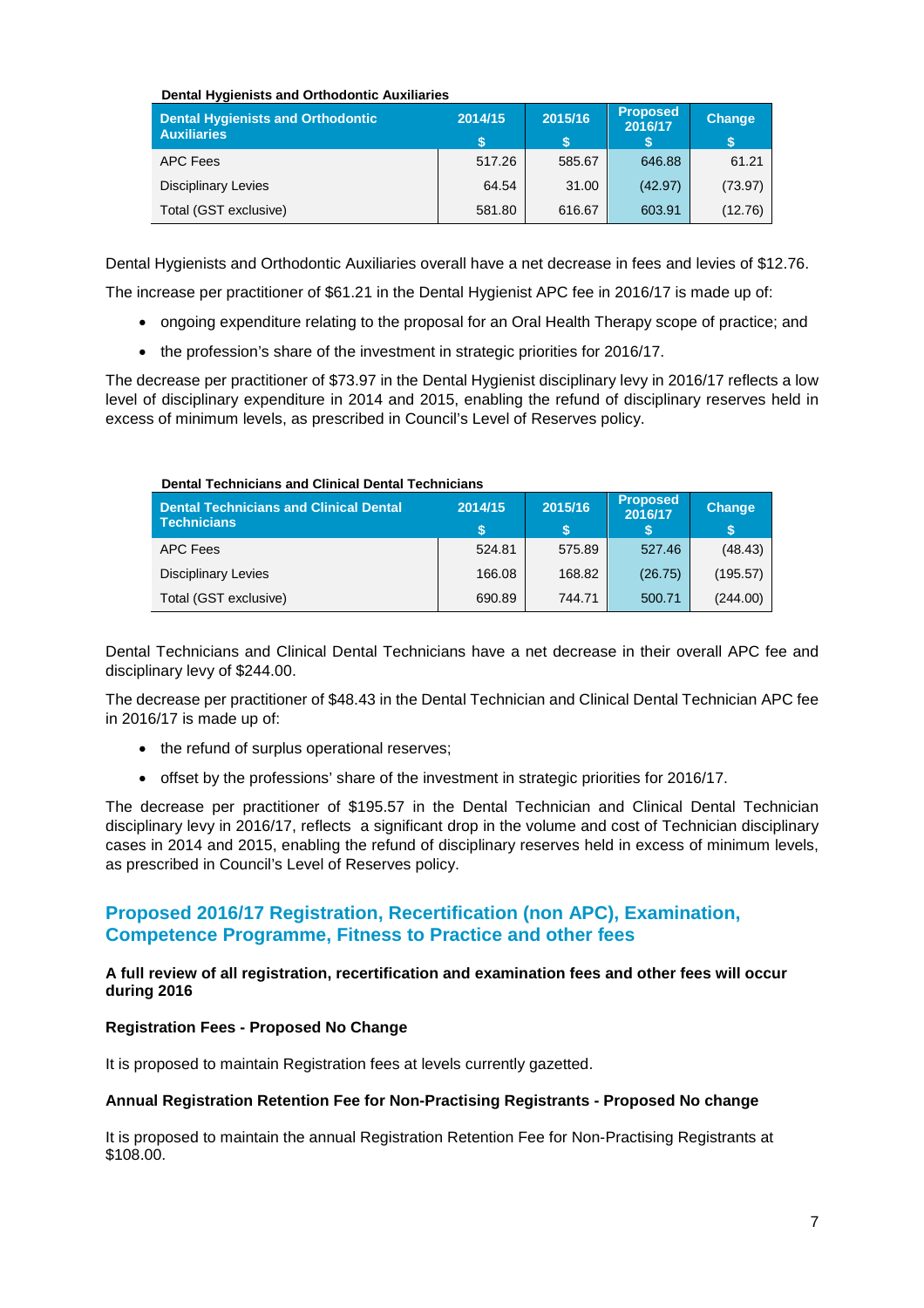## **Supply of Certificate of Good Standing Fee - Proposed No Change**

It is proposed to maintain the Supply of Certificate of Good Standing fee at \$91.29 in 2016/17.

#### **Examination Fees - Proposed No Change**

The Dentist registration examination (NZDREX) was out-sourced to the National Dental Examining Board of Canada effective 1 July 2015. For the remaining candidates in the old Dental Council NZDREX pathway (currently being phased out) no change to the currently gazetted NZDREX examination fees is proposed.

It is proposed to maintain the Dental Therapy (NZDTREX), Dental Hygiene (NZDHREX), Dental Specialist (NZDSREX) and Dental Technology (NZDTechREX) registration examination fees at levels currently gazetted. These fees will be subject to review during 2016.

#### **Competence, Recertification and Fitness to Practise Programme - Expense Recovery Fees**

To ensure there is full cost recovery related to programmes set for practitioners an update is required to the gazette notice. Refer to Attachment 1 for changes to Professional Standards Programme Fees and Fitness to Practise Programme Fees.

The specific change proposed is to amend the reference to '3<sup>rd</sup> party costings' in the first note to read '3<sup>rd</sup> party costings, and Dental Council secretariat administrative overheads...' and to amend the second note to read '…Administrators etc. and Dental Council secretariat administrative overheads….

#### **Course approval Fees - Proposed No Change**

It is proposed to maintain course approval fees at levels currently gazetted. These fees are scheduled for review during 2016.

#### **Accreditation of Degree Programmes**

Currently the accreditation of degree programmes offered by educational institutions are subject to full cost recovery. It is proposed to gazette the following narrative:

#### **Accreditation of Degree Programmes - Cost Recovery**

Direct professional fees, travel expenses, accommodation and other direct costs for site evaluation team members together with Council administration expenses such as teleconference meetings will be charged to the Educational Institution under review, based on actual costs incurred. Dental Council secretariat administrative overheads incurred throughout the accreditation process will also be charged to the Educational Institution under review.

# **Conclusion**

The objective of the consultation is to gather views from stakeholders to enable Council to make a final decision on the proposals.

Council is consulting on the above proposals with all oral health practitioners, relevant associations and societies, the Ministry of Health, District Health Boards and other organisations with an interest. The proposals will also be published on the Council's website, with a similar invitation to comment.

Council invites comments on the proposals by **26 January 2016** after which Council will consider all submissions at their 9 February 2016 meeting**.** 

Following the consultation period and consideration of stakeholder feedback by Council, and subject to any consequential adjustments, the Dental Council proposes to gazette in 2016/17 the schedule of fees set out in Attachment 1, to be effective 1 April 2016, subject to any adjustments.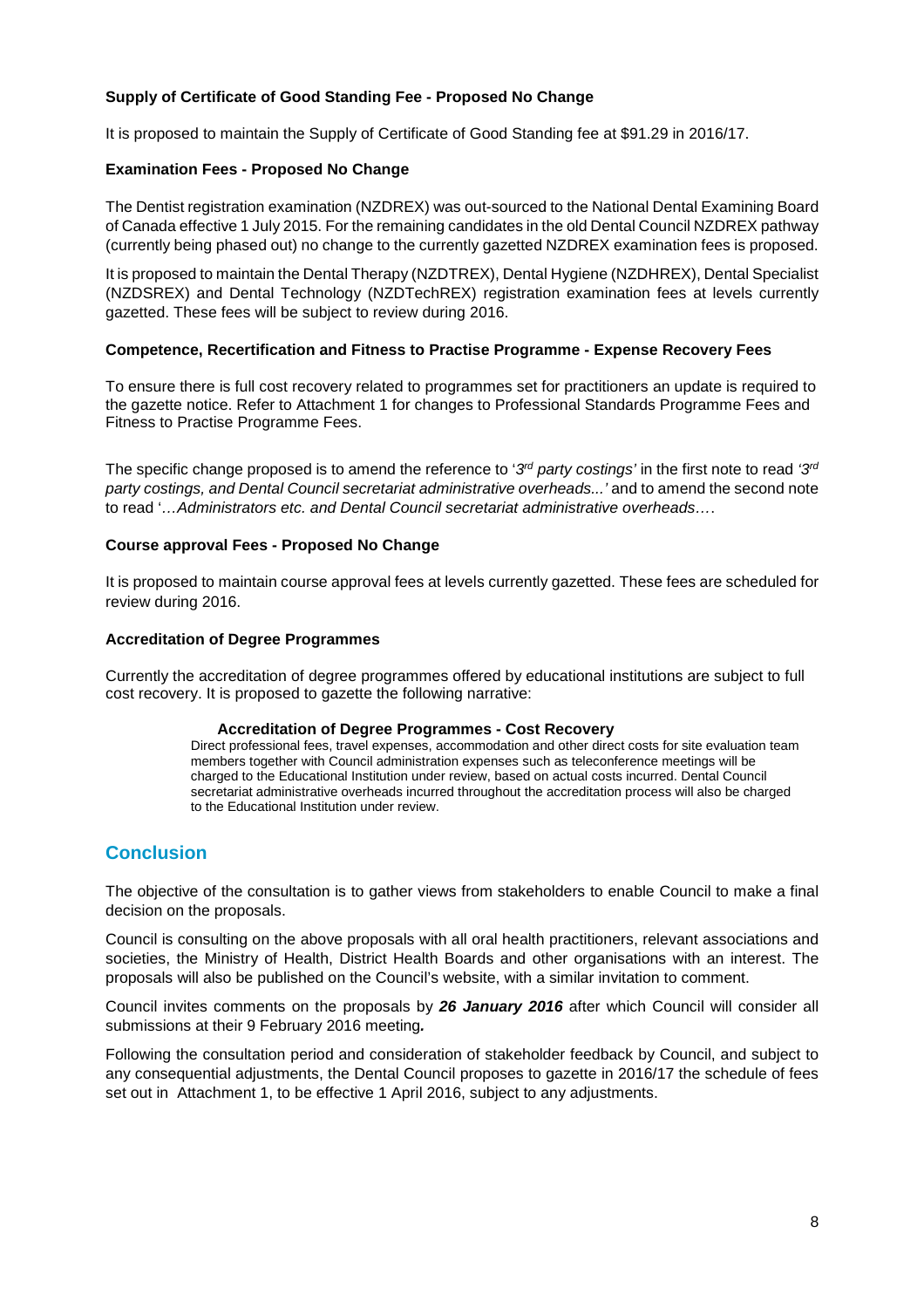#### **Publishing of submissions on the Council's website**

All submissions received will be published on the Council's website shortly after receipt, and will remain there as a public document. For submissions made by individuals, only your name and profession, if you are a registered health practitioner, will be published on the Council's website. All contact details will be removed from your submission.

As this is a public consultation, "In confidence" information will only be accepted under special circumstances. Contact the Council before submitting this material. The Council holds the right not to publish any derogatory or inflammatory submissions.

Responses should be sent to:

Marie Warner Dental Council PO Box 10-448 Wellington 6143 Fax: 04 499 1668 Email: consultations@dcnz.org.nz

Yours sincerely

Chaner

Marie Warner Chief Executive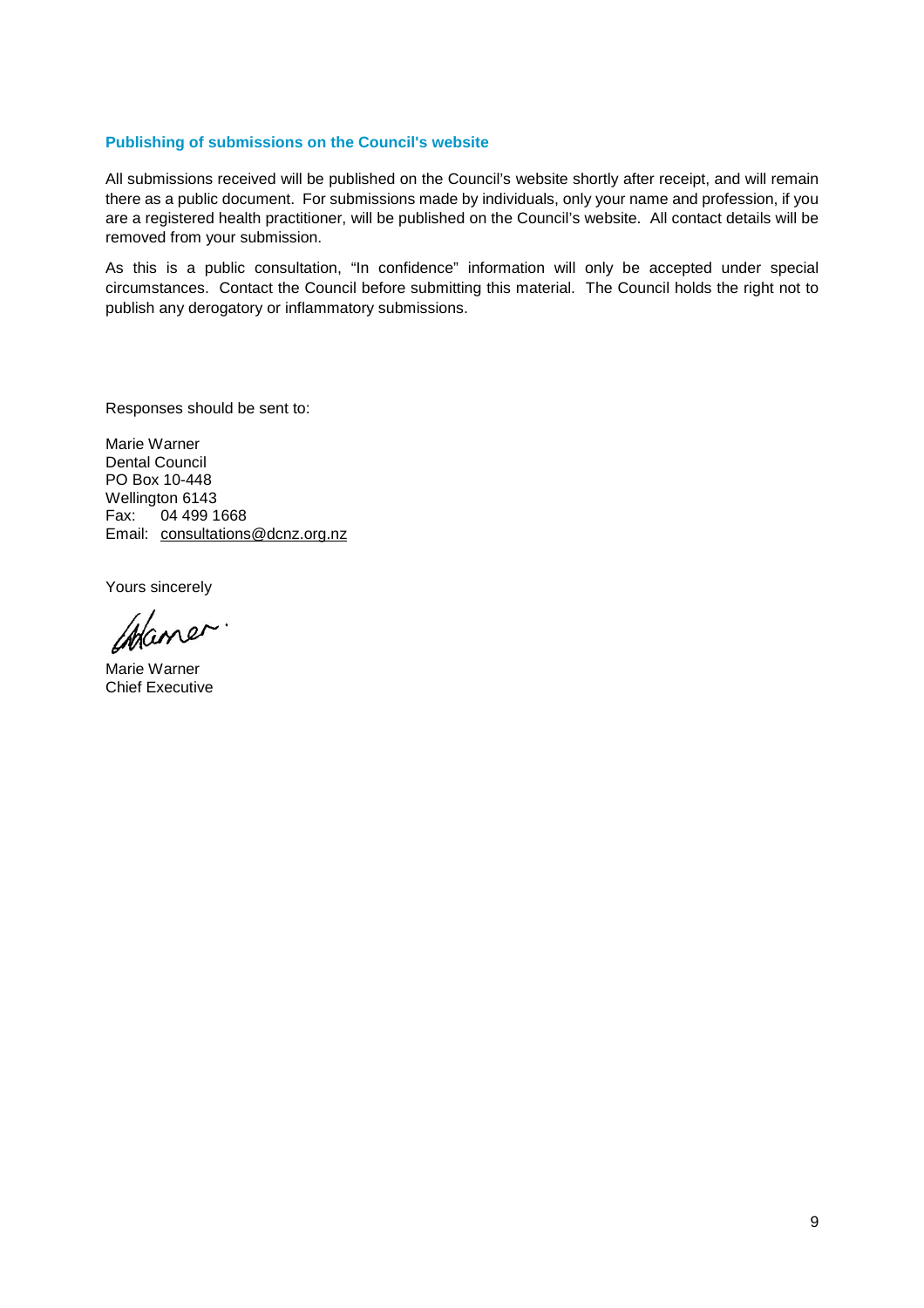# **Attachment 1:**

# **Proposed Dental Council schedule of fees for 2016/17, effective 1 April 2016**

| Dental Council Draft Budget 2016/17 - APC Fees & Disciplinary Levies |                                                   |         |                                     |  |  |
|----------------------------------------------------------------------|---------------------------------------------------|---------|-------------------------------------|--|--|
| <b>Profession</b>                                                    | <b>Proposed</b><br>2015/16<br>2016/17<br>\$<br>\$ |         | <b>Change</b><br>$\mathbf{\hat{s}}$ |  |  |
| <b>Dental Therapists</b>                                             |                                                   |         |                                     |  |  |
| <b>APC Fee</b>                                                       | 538.50                                            | 695.45  | 156.95                              |  |  |
| Disciplinary Levy                                                    | 24.44                                             | (46.27) | (70.71)                             |  |  |
| Total (GST exclusive)                                                | 562.94                                            | 649.18  | 86.24                               |  |  |
|                                                                      |                                                   |         |                                     |  |  |
| Dental Hygienists                                                    |                                                   |         |                                     |  |  |
| <b>APC Fee</b>                                                       | 585.67                                            | 646.88  | 61.21                               |  |  |
| Disciplinary Levy                                                    | 31.00                                             | (42.97) | (73.97)                             |  |  |
| Total (GST exclusive)                                                | 616.67                                            | 603.91  | (12.76)                             |  |  |
|                                                                      |                                                   |         |                                     |  |  |
| Orthodontic Auxiliaries                                              |                                                   |         |                                     |  |  |
| <b>APC Fee</b>                                                       | 585.67                                            | 646.88  | 61.21                               |  |  |
| Disciplinary Levy                                                    | 31.00                                             | (42.97) | (73.97)                             |  |  |
| Total (GST exclusive)                                                | 616.67                                            | 603.91  | (12.76)                             |  |  |
|                                                                      |                                                   |         |                                     |  |  |
| <b>Dental Technicians</b>                                            |                                                   |         |                                     |  |  |
| <b>APC Fee</b>                                                       | 575.89                                            | 527.46  | (48.43)                             |  |  |
| Disciplinary Levy                                                    | 168.82                                            | (26.75) | (195.57)                            |  |  |
| Total (GST exclusive)                                                | 744.71                                            | 500.71  | (244.00)                            |  |  |
|                                                                      |                                                   |         |                                     |  |  |
| <b>Clinical Dental Technicians</b>                                   |                                                   |         |                                     |  |  |
| <b>APC Fee</b>                                                       | 575.89                                            | 527.46  | (48.43)                             |  |  |
| Disciplinary Levy                                                    | 168.82                                            | (26.75) | (195.57)                            |  |  |
| Total (GST exclusive)                                                | 744.71                                            | 500.71  | (244.00)                            |  |  |
|                                                                      |                                                   |         |                                     |  |  |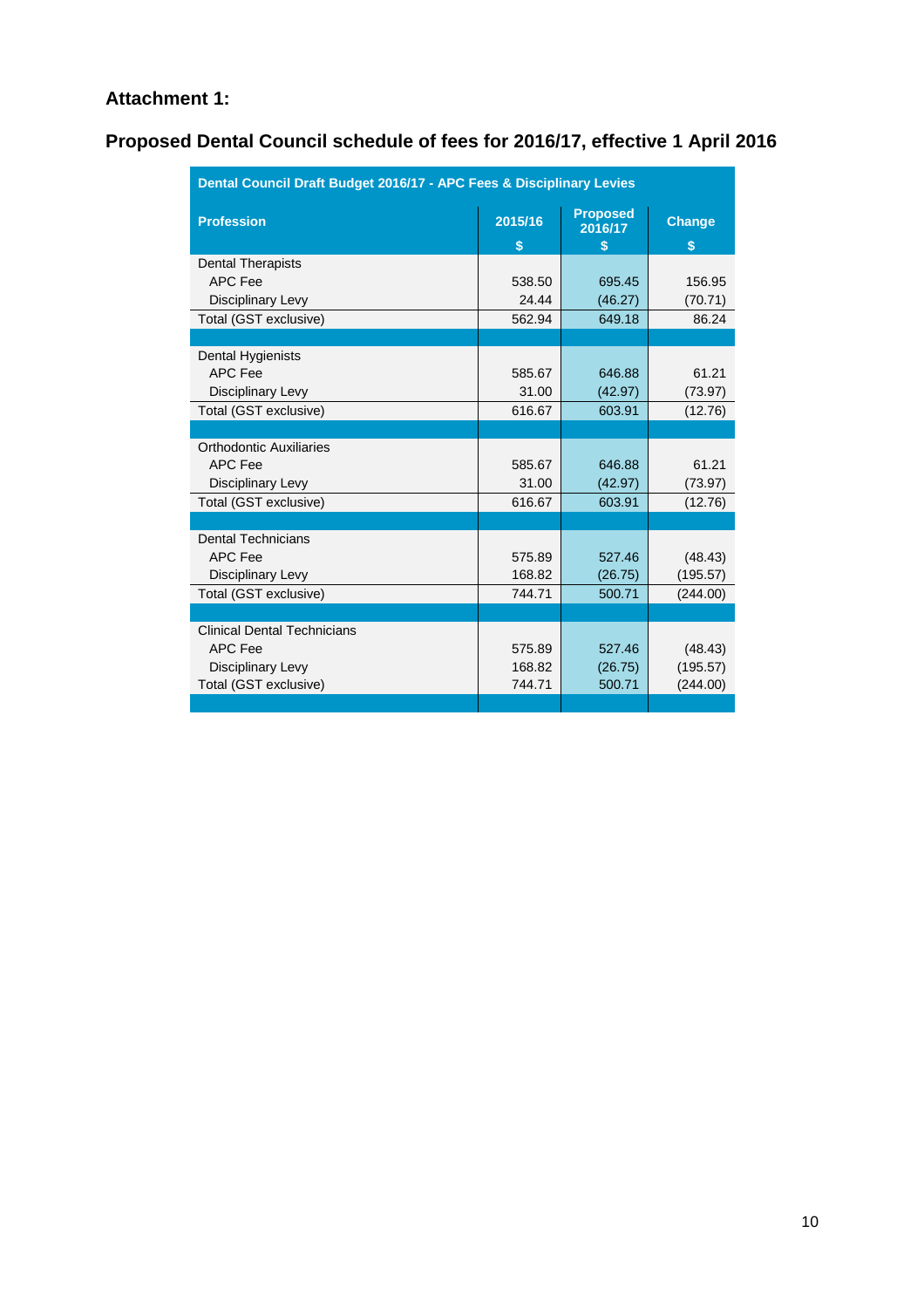| Dental Council Draft Budget 2016/17 - Examination Fees                                                                                                                                             |           |                            |               |
|----------------------------------------------------------------------------------------------------------------------------------------------------------------------------------------------------|-----------|----------------------------|---------------|
| <b>Examination Type</b>                                                                                                                                                                            | 2015/16   | <b>Proposed</b><br>2016/17 | <b>Change</b> |
|                                                                                                                                                                                                    | \$        | \$                         | \$            |
| Application for assessment of eligibility to enter the New Zealand Dentist Registration<br>Examination (NZDREX)                                                                                    | 725.04    | 725.04                     |               |
| Subsequent application for assessment of eligibility to enter the New Zealand Dentist<br><b>Registration Examination (NZDREX</b>                                                                   | 725.04    | 725.04                     |               |
| New Zealand Dentist Registration Examination (NZDREX) - clinical examination                                                                                                                       | 6,469.74  | 6,469.74                   |               |
| New Zealand Dental Specialist Registration Examination (NZDSREX)                                                                                                                                   | 17,918.76 | 17,918.76                  |               |
| New Zealand Dental Therapy Registration Examination (NZDTREX) - clinical examination (per<br>candidate fee where there is less than a total of 5 candidates sitting the same examination)          | 4,751.58  | 4,751.58                   |               |
| New Zealand Dental Therapy Registration Examination (NZDTREX) - clinical examination (per<br>candidate fee where there is a total of 5 or more candidates sitting the same examination)            | 4,245.39  | 4,245.39                   |               |
| New Zealand Dental Therapy Registration Examination (NZDTREX) – written examination (per<br>candidate fee where there is less than a total of 5 candidates sitting the same examination)           | 3,069.90  | 3,069.90                   |               |
| New Zealand Dental Therapy Registration Examination (NZDTREX) - written examination (per<br>candidate fee where there is a total of 5 or more candidates sitting the same examination)             | 2,519.61  | 2,519.61                   |               |
| New Zealand Dental Hygiene Registration Examination (NZDHREX) - clinical examination (per<br>candidate fee where there is less than a total of 5 candidates sitting the same examination)          | 4,751.58  | 4,751.58                   |               |
| New Zealand Dental Hygiene Registration Examination (NZDHREX) - clinical examination (per<br>candidate fee where there is a total of 5 or more candidates sitting the same examination)            | 4,245.39  | 4,245.39                   |               |
| New Zealand Dental Hygiene Registration Examination (NZDHREX) - written examination (per<br>candidate fee where there is less than a total of 5 candidates sitting the same examination)           | 3,069.90  | 3,069.90                   |               |
| New Zealand Dental Hygiene Registration Examination (NZDHREX) – written examination (per<br>candidate fee where there is a total of 5 or more candidates sitting the same examination)             | 2,519.61  | 2,519.61                   |               |
| New Zealand Dental Technology Registration Examination (NZDTechREX) – combined<br>examination (per candidate fee where there is less than a total of 5 candidates sitting the same<br>examination) | 3,795.60  | 3,795.60                   |               |
| New Zealand Dental Technology Registration Examination (NZDTechREX) - combined<br>examination (per candidate fee where there is a total of 5 or more candidates sitting the same<br>examination)   | 3,199.07  | 3,199.07                   |               |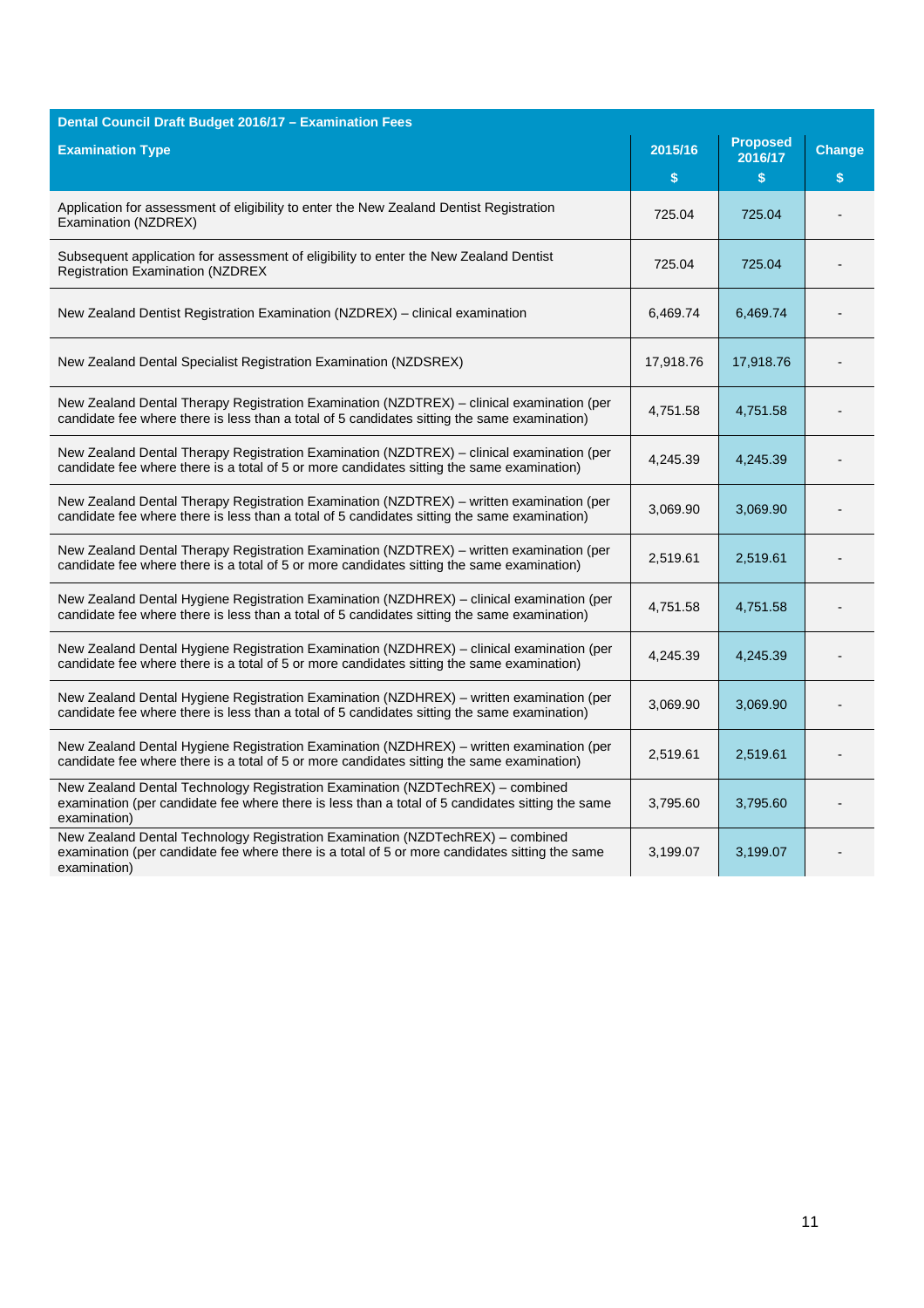| Dental Council Draft Budget 2016/17 - Registration Fees                                                                                               |                  |                            |                              |  |  |
|-------------------------------------------------------------------------------------------------------------------------------------------------------|------------------|----------------------------|------------------------------|--|--|
| <b>Registration Fee Type</b>                                                                                                                          | 2015/16          | <b>Proposed</b><br>2016/17 | <b>Change</b>                |  |  |
|                                                                                                                                                       | \$               | \$                         | \$                           |  |  |
| <b>New Zealand Qualified or NZDREX Qualified Applicant</b><br>Application for registration                                                            | 456.48           | 456.48                     |                              |  |  |
| <b>Trans-Tasman Mutual Recognition (TTMR) Applicant</b><br>Application for registration                                                               | 456.48           | 456.48                     |                              |  |  |
| <b>Overseas Applicant with Prescribed Qualification</b><br>Application for assessment of eligibility to be registered<br>Application for registration | 684.73<br>456.48 | 684.73<br>456.48           |                              |  |  |
| <b>Applicant with Non-Prescribed Qualification</b>                                                                                                    |                  |                            |                              |  |  |
| Application for assessment of eligibility to be registered under section 15(2)<br>of the Act                                                          | 2,988.18         | 2,988.18                   |                              |  |  |
| Application for registration                                                                                                                          | 456.48           | 456.48                     |                              |  |  |
| Resubmission of application for assessment of eligibility to be registered<br>under section 15(2) of the Act                                          | 2,681.25         | 2,681.25                   |                              |  |  |
| <b>Applicant with Non-Prescribed Specialist Qualification</b>                                                                                         |                  |                            |                              |  |  |
| Application for assessment of eligibility to be registered under section 15(2)<br>of the Act                                                          | 3,935.40         | 3,935.40                   |                              |  |  |
| Application for registration                                                                                                                          | 456.48           | 456.48                     |                              |  |  |
| Resubmission of application for assessment of eligibility to be registered<br>under section 15(2) of the Act                                          | 2,681.25         | 2,681.25                   |                              |  |  |
| <b>Other Registration Fees</b>                                                                                                                        |                  |                            |                              |  |  |
| Application for removal of an exclusion(s) on the scope of practice after<br>completion of a Dental Council approved course                           | 251.06           | 251.06                     |                              |  |  |
| Application for removal of an exclusion(s) on the scope of practice after<br>completion of a course not approved by the Dental Council                | 456.48           | 456.48                     |                              |  |  |
| Application for registration with a prescribed qualification in an additional<br>scope of practice                                                    | 456.48           | 456.48                     |                              |  |  |
| Application for registration with a non-prescribed qualification in an additional<br>scope of practice                                                | 705.75           | 705.75                     |                              |  |  |
| Application for additional registration advice                                                                                                        | 456.48           | 456.48                     | $\overline{\phantom{a}}$     |  |  |
| Application for restoration to the Dental Register                                                                                                    | 456.48           | 456.48                     |                              |  |  |
| Application to transfer from retention to practising where applicant subject to<br>recency of practice policy                                         | 273.89           | 273.89                     |                              |  |  |
| Supply of certificate of good standing                                                                                                                | 91.29            | 91.29                      | $\qquad \qquad \blacksquare$ |  |  |
| Supply of replacement registration certificate or any other certificate                                                                               | 91.29            | 91.29                      |                              |  |  |
| Application to undertake supervised orthodontic auxiliary practice while<br>undertaking a prescribed training course                                  | 91.29            | 91.29                      |                              |  |  |
| Annual registration retention fee for non-practising registrants                                                                                      | 108.00           | 108.00                     | $\overline{\phantom{a}}$     |  |  |
| Application for an electronic copy of the published Dental Council Register                                                                           | 200.00           | 200.00                     | $\qquad \qquad \blacksquare$ |  |  |